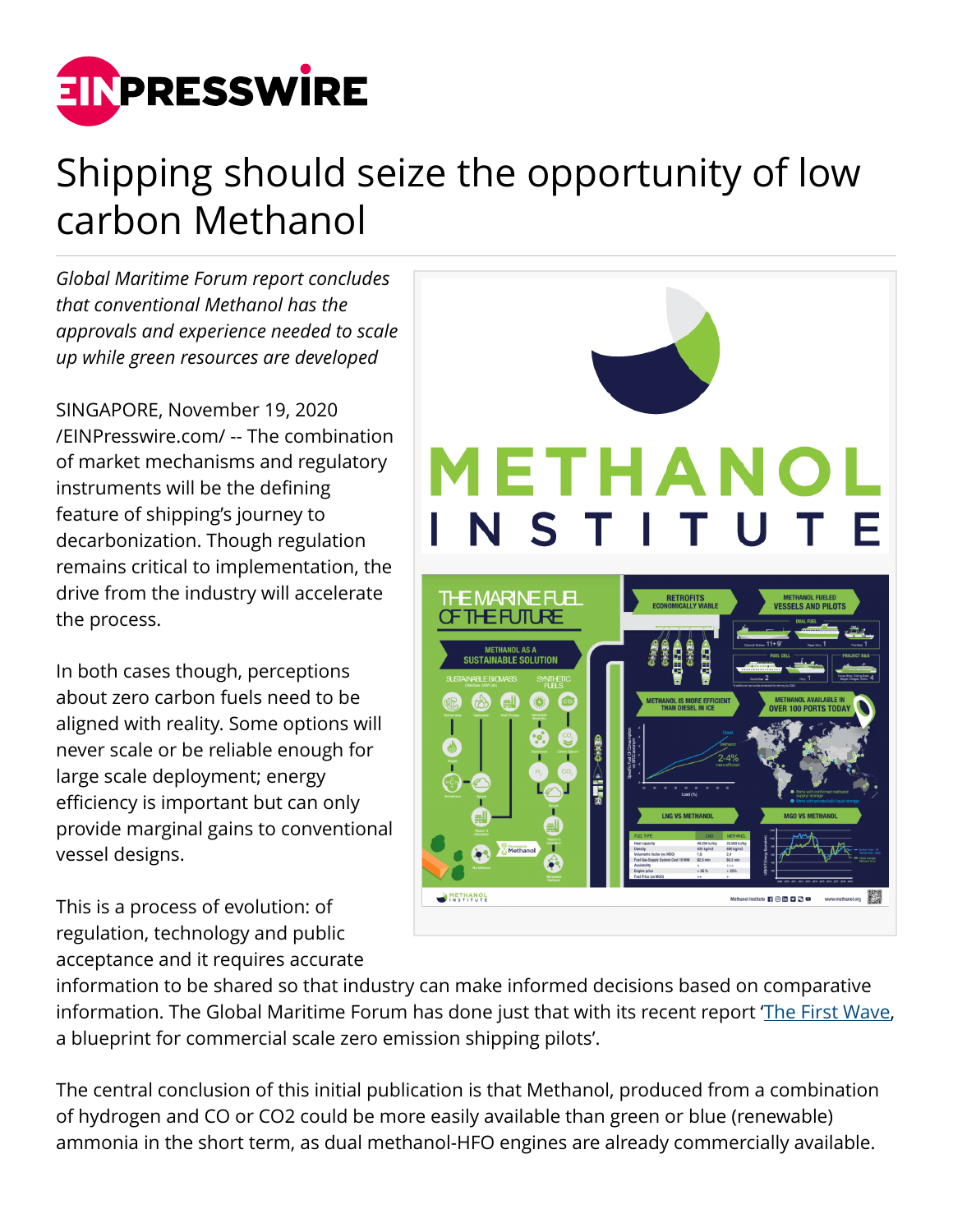With the IMO framework for its use as a marine fuel recently approved, Methanol answers all the primary demands for a low carbon interim fuel and a long term zero carbon one.

The report also notes the paradox that though "the availability of propulsion systems and the [subsequently approved] safety and fuel handling regulations position methanol as more readily available than ammonia for projects today, ammonia is attracting increasing attention from the industry".

Industry perception of fuel safety risk is that the physical properties of methanol, ammonia and hydrogen make them either more flammable or more toxic than conventional HFO.

This is not the case for Methanol. While all fuels are toxic, Methanol is no more toxic than diesel and is miscible in water, making it far safer for the physical environment. Fuel-specific safety and handling procedures can mitigate against these risks and in the case of Methanol, are already in place.

Safety and fuel handling regulations – established either by IMO or by domestic regulators – must be passed for any new marine fuel, a requirement that has already been met for Methanol. Clear industry guidelines as well as more extensive experience of use as marine fuels for commercial-scale operations should address remaining concerns, the GMF says.

For ammonia and hydrogen, whilst they are already transported as cargo, those regulations are not yet in place and will need to account for the toxicity and flammability risks of each fuel.

The GMF study concludes that for the purpose of testing the reliability of new marine fuels throughout the shipping value chain, there might be a case for a transitional use of ammonia and Methanol produced from blue hydrogen (gas reforming combined with carbon capture) or even from grey hydrogen (high-carbon conventional hydrogen), which would currently be respectively 25% and 40% cheaper than green hydrogen from renewable power electrolysis.

Used as a marine fuel conventional Methanol emits no sulfur, very low PM and according to data from MAN Energy Solutions has carbon dioxide emissions around 20% lower than conventional marine fuel oil. To meet IMO NOx Tier III requirements, Methanol can be blended with water which brings the ship into compliance without the need for expensive exhaust gas after treatment.

Another longer term model for green Methanol could be CO2 input from Direct Air Capture, a technology still in its nascent stages and only expected to be commercially available in the late 2020s. Other sources could include capturing carbon feedstocks from the flue gases of industries such pulp and paper, steel and cement, and biogenic sources of CO2 from biomass gasification facilities.

If the financing can be unlocked to build the facilities necessary to advance DAC and the